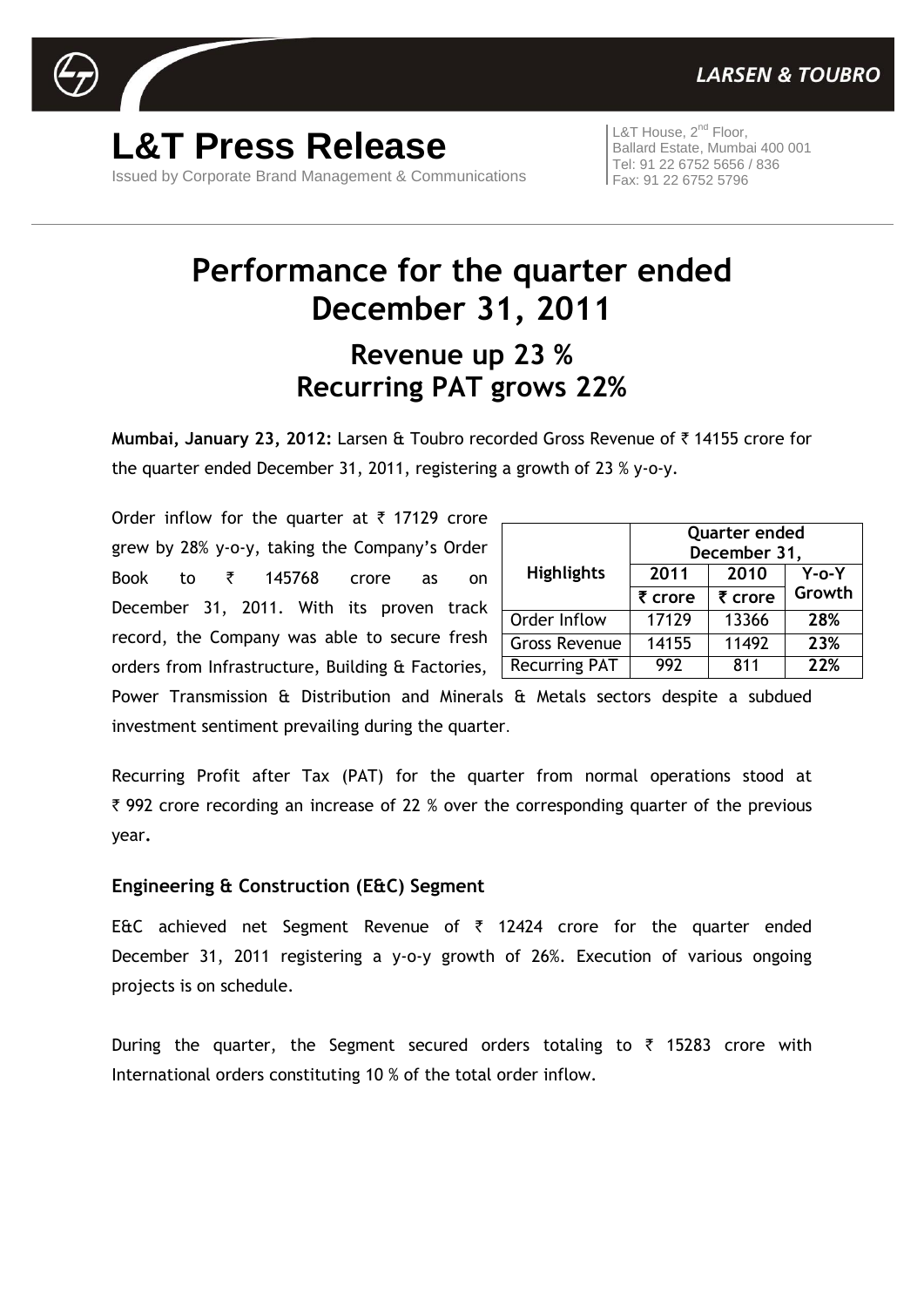The Order Book of the Segment stood at a healthy  $\bar{\tau}$  143341 crore as at December 31, 2011.

With focused execution and efficient project management, the Segment recorded Operating Margin at 11.5% during the quarter ended December 31, 2011 vis-à-vis 11.6% for the corresponding quarter of the previous year.

### **Electrical & Electronics (E&E) Segment**

E&E net Segment Revenue stood at  $\bar{\tau}$  776 crore for the quarter ended December 31, 2011 recording only a marginal y-o-y growth as a result of low industrial off-take, liquidity crunch in the domestic market and sluggish international demand.

During the quarter ended December 31, 2011, the Segment produced an Operating Margin of 10.9% in line with the margin levels seen in the preceding quarters during the year. High input costs not fully passed on to the customers, due to stiff competition in the market place, kept the margins range bound.

## **Machinery & Industrial Products (MIP) Segment**

MIP recorded net Segment Revenue of  $\bar{\tau}$  703 crore during the quarter ended December 31, 2011. The export revenues doubled during the quarter.

The Segment earned an Operating Margin of 20.3% during the quarter ended December 31, 2011 mainly contributed by the Construction & Mining Machinery and Valves Business.

#### **Outlook**

The quarter witnessed project deferments, aggressive competition, slow reform process and sharp rupee depreciation. The recent increase in IIP numbers and easing of inflationary pressures, however, reflect some positive developments.

The Company is leveraging on its leadership position to fully exploit the available domestic opportunities. Emerging prospects in the Hydrocarbon and Infrastructure sectors in preferred overseas markets mainly in the Middle East and South East Asian countries are also being targeted. The Company is optimistic about its success in these markets in the near to medium term.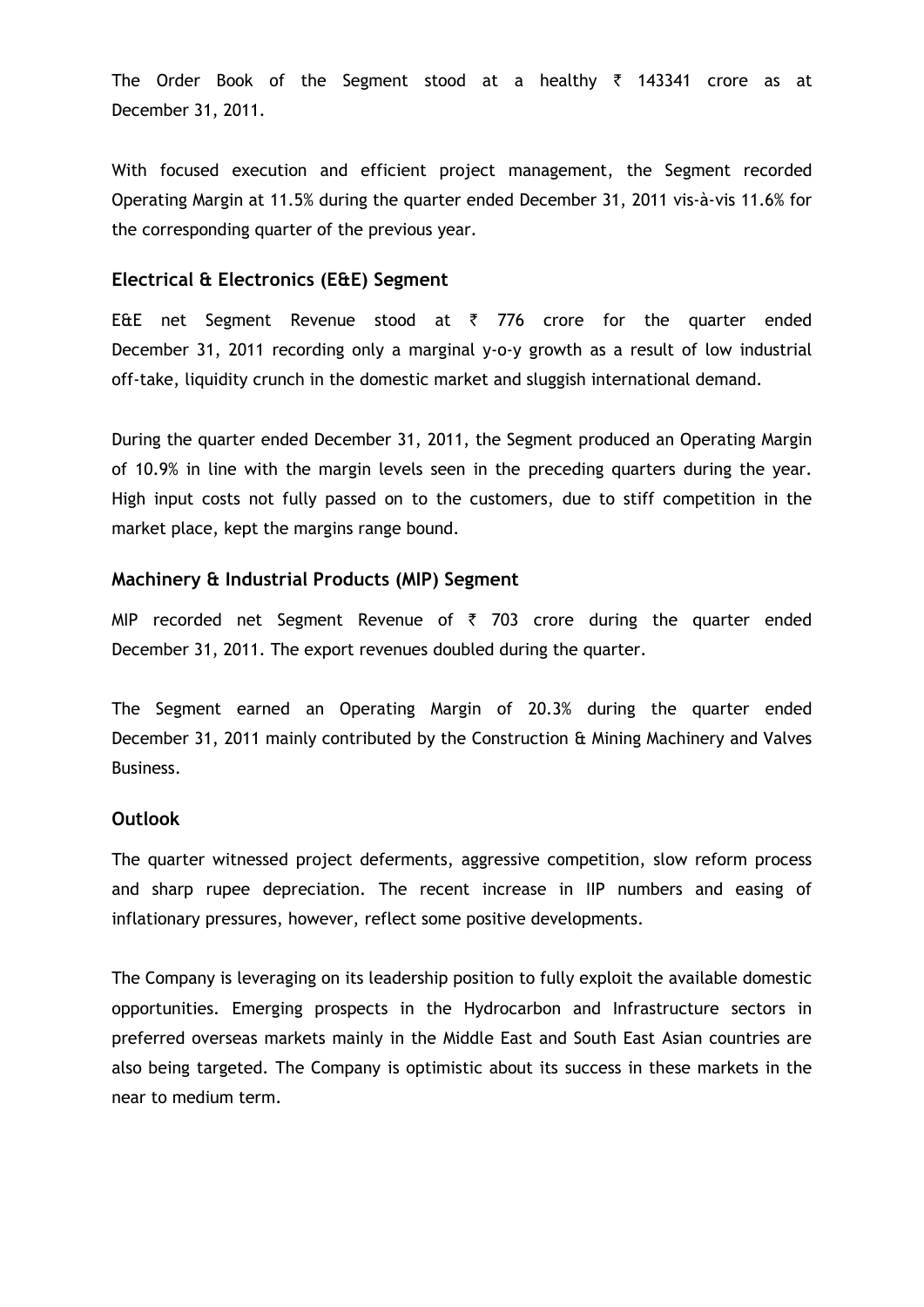|                         | $4\pi$                                                                         | <b>LARSEN &amp; TOUBRO LIMITED</b> |               |              |                |              |                   |
|-------------------------|--------------------------------------------------------------------------------|------------------------------------|---------------|--------------|----------------|--------------|-------------------|
|                         | Registered Office: L&T House, Ballard Estate, Mumbai 400 001                   |                                    |               |              |                |              |                   |
|                         | UNAUDITED STANDALONE FINANCIAL RESULTS FOR THE QUARTER ENDED DECEMBER 31, 2011 |                                    |               |              |                |              |                   |
|                         |                                                                                |                                    |               |              |                |              | ₹ Lakh            |
|                         | 3 months ended                                                                 |                                    |               |              | 9 months ended |              | Year ended        |
|                         | <b>Particulars</b>                                                             | December 31,                       | September 30, | December 31, | December 31.   | December 31, | March 31,         |
|                         |                                                                                |                                    | 2011          | 2010         | 2011           | 2010         | 2011<br>(Audited) |
| $\overline{1}$          | Gross Sales / Revenue from Operations                                          | 1415546                            | 1137500       | 1149235      | 3510883        | 2890499      | 4432989           |
|                         | Less: Excise duty                                                              | 15688                              | 12976         | 9659         | 38240          | 25589        | 39024             |
|                         | <b>Net Sales / Revenue from Operations</b>                                     | 1399858                            | 1124524       | 1139576      | 3472643        | 2864910      | 4393965           |
| $\overline{2}$          | <b>Expenditure:</b>                                                            |                                    |               |              |                |              |                   |
| a)                      | (Increase)/decrease in stock-in-trade, finished goods and work-in-progress     | (23499)                            | (12984)       | (15837)      | (65850)        | (55071)      | (55949)           |
| b)                      | i) Consumption of raw materials, components and stores, spares & tools         | 377322                             | 313722        | 303841       | 946790         | 688864       | 1010944           |
|                         | ii) Sub-contracting charges                                                    | 292103                             | 175036        | 279871       | 651687         | 635292       | 916940            |
|                         | iii) Construction materials                                                    | 302297                             | 237308        | 208728       | 732463         | 581546       | 970094            |
|                         | iv) Purchase of traded goods                                                   | 48601                              | 44353         | 47963        | 141799         | 144601       | 206803            |
|                         | v) Other manufacturing/operating expenses                                      | 105586                             | 79850         | 72244        | 262996         | 208200       | 299559            |
| c)                      | Employee cost                                                                  | 88680                              | 111548        | 68424        | 277682         | 208887       | 288453            |
| d)                      | Sales, administration and other expenses                                       | 74457                              | 58286         | 51699        | 161108         | 128377       | 196650            |
| e)                      | Depreciation, amortisation and obsolescence                                    | 18034                              | 17090         | 12809        | 51910          | 36345        | 59922             |
|                         | <b>Total expenditure</b>                                                       | 1283581                            | 1024209       | 1029742      | 3160585        | 2577041      | 3893416           |
| 3                       | Profit from operations before other income, interest & exceptional             | 116277                             | 100315        | 109834       | 312058         | 287869       | 500549            |
|                         | items $(1-2)$                                                                  |                                    |               |              |                |              |                   |
| 4                       | Other income                                                                   | 44871                              | 36317         | 25076        | 110805         | 84642        | 118461            |
| 5                       | Profit before interest & exceptional items (3+4)                               | 161148                             | 136632        | 134910       | 422863         | 372511       | 619010            |
| 6                       | Interest expenses                                                              | 19071                              | 19701         | 16783        | 54501          | 49301        | 61926             |
| $\overline{\mathbf{r}}$ | Profit after interest but before exceptional items (5-6)                       | 142077                             | 116931        | 118127       | 368362         | 323210       | 557084            |
| 8                       | <b>Exceptional items</b>                                                       |                                    |               | 3530         |                | 3530         | 26207             |
| 9                       | Profit from ordinary activities before tax (7+8)                               | 142077                             | 116931        | 121657       | 368362         | 326740       | 583291            |
| 10                      | <b>Provision for taxes:</b>                                                    |                                    |               |              |                |              |                   |
| a)                      | Provision for current tax                                                      | 39282                              | 36162         | 36544        | 109573         | 104696       | 177886            |
| b)                      | Provision for deferred tax                                                     | 3640                               | 930           | 1060         | 5180           | 1960         | 16700             |
|                         | <b>Total provision for taxes</b>                                               | 42922                              | 37092         | 37604        | 114753         | 106656       | 194586            |
| 11                      | Profit after tax from ordinary activities (9-10)                               | 99155                              | 79839         | 84053        | 253609         | 220084       | 388705            |
| 12                      | Extraordinary items [net of tax]                                               |                                    |               |              |                | 7084         | 7084              |
| 13                      | Profit after tax (11+12)                                                       | 99155                              | 79839         | 84053        | 253609         | 227168       | 395789            |
|                         | Paid-up equity share capital (face value of share: ₹2 each)                    |                                    |               |              | 12237          | 12156        | 12177             |
| 15                      | Reserves excluding revaluation reserve                                         |                                    |               |              |                |              | 2170236           |
|                         |                                                                                |                                    |               |              |                |              |                   |
|                         | Earnings per share:                                                            |                                    |               |              |                |              |                   |
| 16                      | Basic EPS before extraordinary items (₹)                                       | 16.21                              | 13.07         | 13.84        | 41.52          | 36.39        | 64.16             |
| 17                      | Diluted EPS before extraordinary items (₹)                                     | 16.11                              | 12.94         | 13.65        | 41.12          | 35.81        | 63.20             |
| 18                      | Basic EPS after extraordinary items (₹)                                        | 16.21                              | 13.07         | 13.84        | 41.52          | 37.56        | 65.33             |
| 19                      | Diluted EPS after extraordinary items (₹)                                      | 16.11                              | 12.94         | 13.65        | 41.12          | 36.96        | 64.35             |
| 20                      | Aggregate of public shareholding:                                              |                                    |               |              |                |              |                   |
|                         | - Number of shares ('000s)                                                     |                                    |               |              | 592445         | 584199       | 587206            |
|                         | - Percentage of shareholding                                                   |                                    |               |              | 96.83%         | 96.12%       | 96.44%            |
|                         | 21 Promoters and promoter group shareholding [refer note iv]                   |                                    |               |              | <b>Nil</b>     | Nil          | Nil               |

**Notes :**

(i) The Company, during the quarter ended December 31, 2011, has allotted 6,83,530 equity shares of  $\bar{\xi}$  2 each, fully paid up, on exercise of stock options by employees, in accordance with the Company's stock option schemes.

(ii) Figures for the previous periods have been re-grouped / re-classified to conform to the figures of the current periods.

(iii) There were no pending investor complaints as on October 1, 2011. During the quarter ended December 31, 2011, 10 complaints were received and 9 complaints were resolved. 1 complaint which was pending resolution at the end of the quarter has since been resolved.

(iv) The promoter and promoter group shareholding is nil and accordingly the information on shares pledged / encumbered is not applicable.

(v) The results for the quarter ended December 31, 2011 have been subjected to Limited Review by the Statutory Auditors, reviewed by the Audit Committee and approved by the Board of Directors at its meeting held on January 23, 2012.

for LARSEN & TOUBRO LIMITED